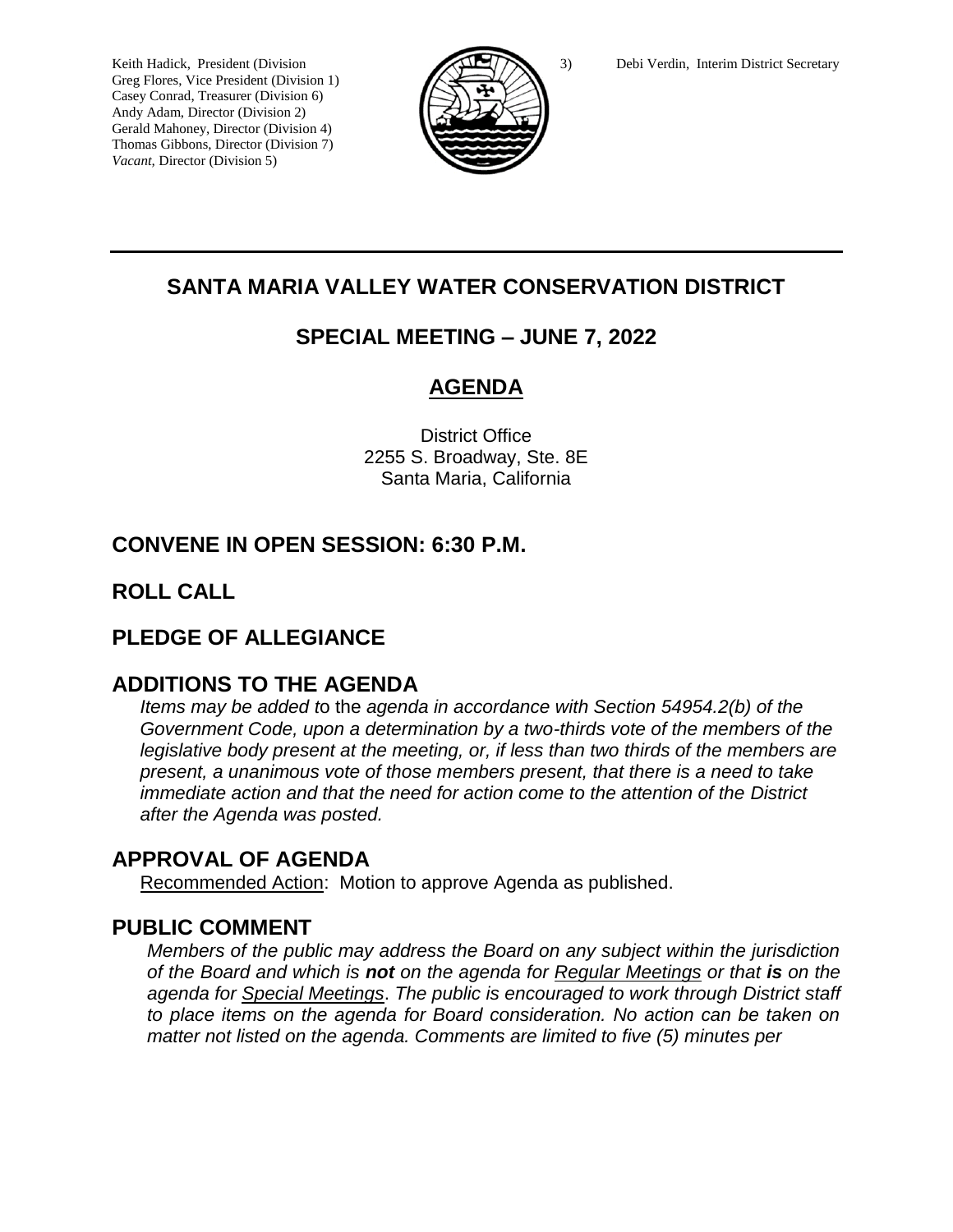## **ACTION ITEMS**

**Local Hazard Mitigation Plan** – District Engineer (Doug Pike, MNS Engineers, Inc.) *Board of Directors will hear a report from the District Engineer and discuss the current status of the District's Local Hazard Mitigation Plan drafting, for discussion and possible action.*

### **CalOES Resolution for Designation of Applicant's Agent Resolution for Non-State Agencies** – President Hadick

*Board of Directors will discuss proposed draft of Designation of Applicant's Agent Resolution for Non-State Agencies from Governor's Office of Emergency Services (CalOES) to facilitate coordination with federal government for state disaster assistance, for discussion and possible action.*

Recommended Action: Motion to Approve Designation of Applicant's Agent Resolution for Non-State Agencies

**Legal Services Agreement with Aleshire & Wynder, LLP** – District Counsel *Board of Directors will hear a report on the current legal services arrangement with Aleshire & Wynder, LLP and discuss a new draft legal services agreement to provide future services and support.*

### **Cal OES/FEMA Workshop** – Board of Directors

*Board of Directors will conduct another workshop session on response to denial of second appeal for disaster reimbursement, for discussion and possible action.*

## **DIRECTOR & STAFF REPORTS**

#### **Director Reports**

*Directors will report on any events or items of note concerning their Division/the District during the prior month, if any. Directors may also request placement of items on future agendas for Board consideration.*

#### **District Counsel Report**

*District Counsel will report on any relevant legal matters that may impact the District.*

## **ADJOURNMENT**